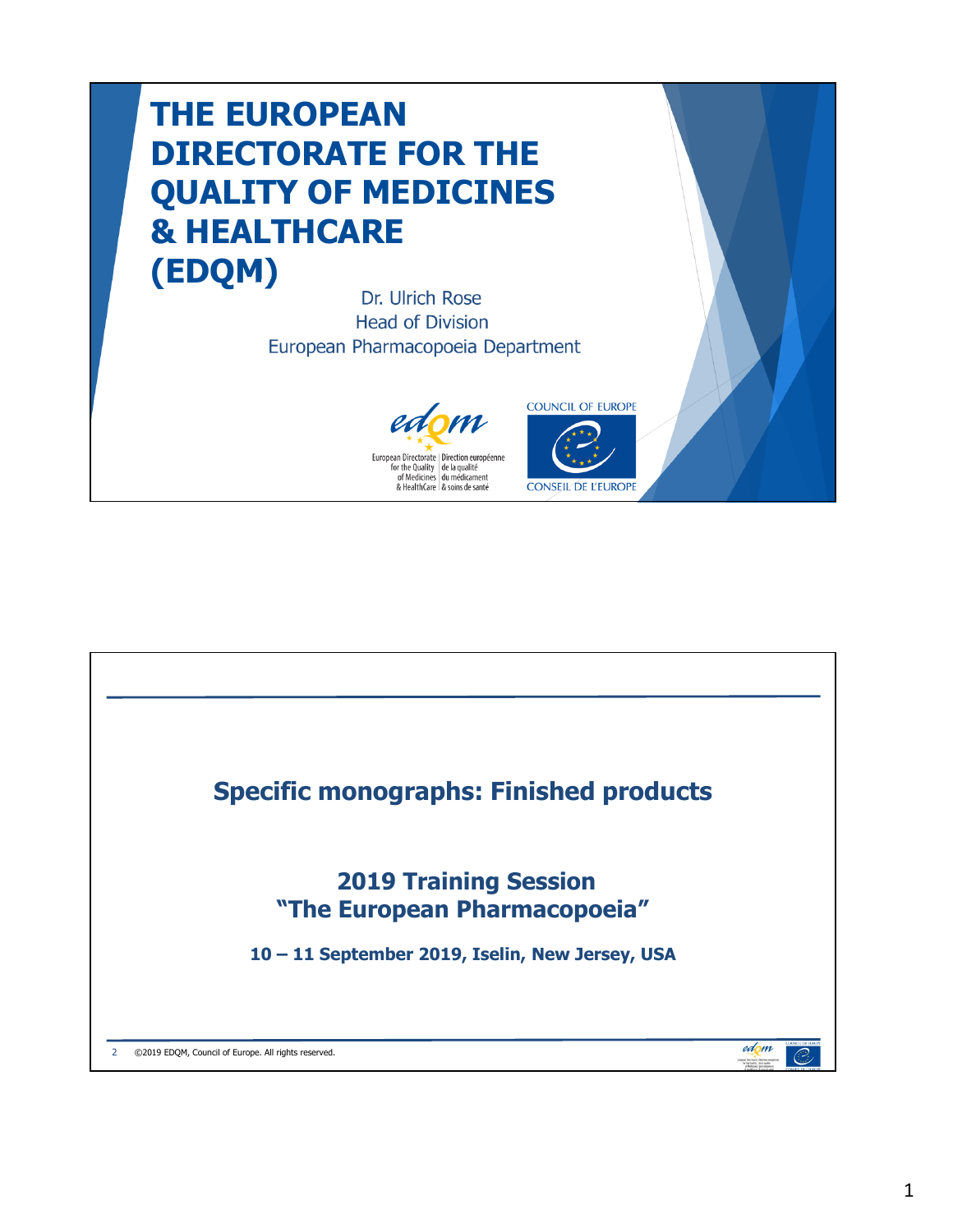

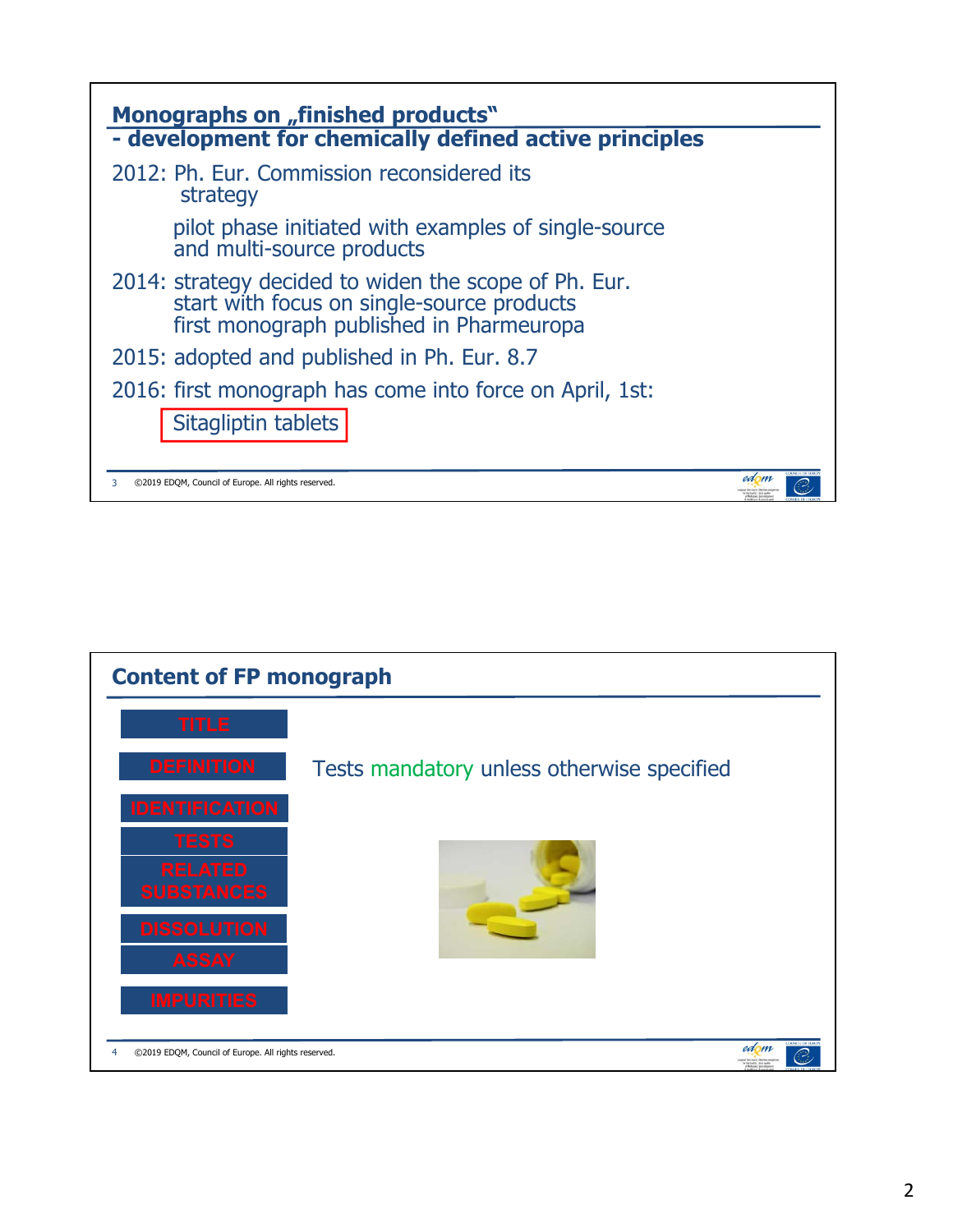## **Current focus** Follows critical assessment and discussions: Takes into account the impact on registered products • Single-source monographs on products that are potential future generics (Procedure 4) • Multi-source monographs also possible: new expert group as from November 2019 (group 17, Procedure 1) • Immediate release dosage forms • solid and liquid formulations • Will be expanded subsequently edom 5 ©2019 EDQM, Council of Europe. All rights reserved.

## **Work program** Adopted monographs

| <b>Product</b>                                                                                                                | <b>Monograph number</b> | <b>Ph. Eur. supplement</b> |
|-------------------------------------------------------------------------------------------------------------------------------|-------------------------|----------------------------|
| Sitagliptin tablets                                                                                                           | 2927                    | 8.7                        |
| Raltegravir tablets                                                                                                           | 2938                    | 9.5                        |
| Raltegravir chewable tablets                                                                                                  | 2939                    | 9.5                        |
| Lacosamide tablets                                                                                                            | 2989                    | 9.8                        |
| Lacosamide oral solution                                                                                                      | 2990                    | 9.7                        |
| Lacosamide infusion                                                                                                           | 2991                    | 9.7                        |
| Deferiprone tablets                                                                                                           | 2986                    | 9.8                        |
| Deferiprone oral solution                                                                                                     | 2990                    | 9.7                        |
| Rosuvastatin tablets                                                                                                          | 3008                    | 10.1                       |
|                                                                                                                               |                         |                            |
| <b>COUNCIL OF HUR.</b><br>edom<br>B<br>©2019 EDQM, Council of Europe. All rights reserved.<br>6<br>by the Dunlin: On Sympathy |                         |                            |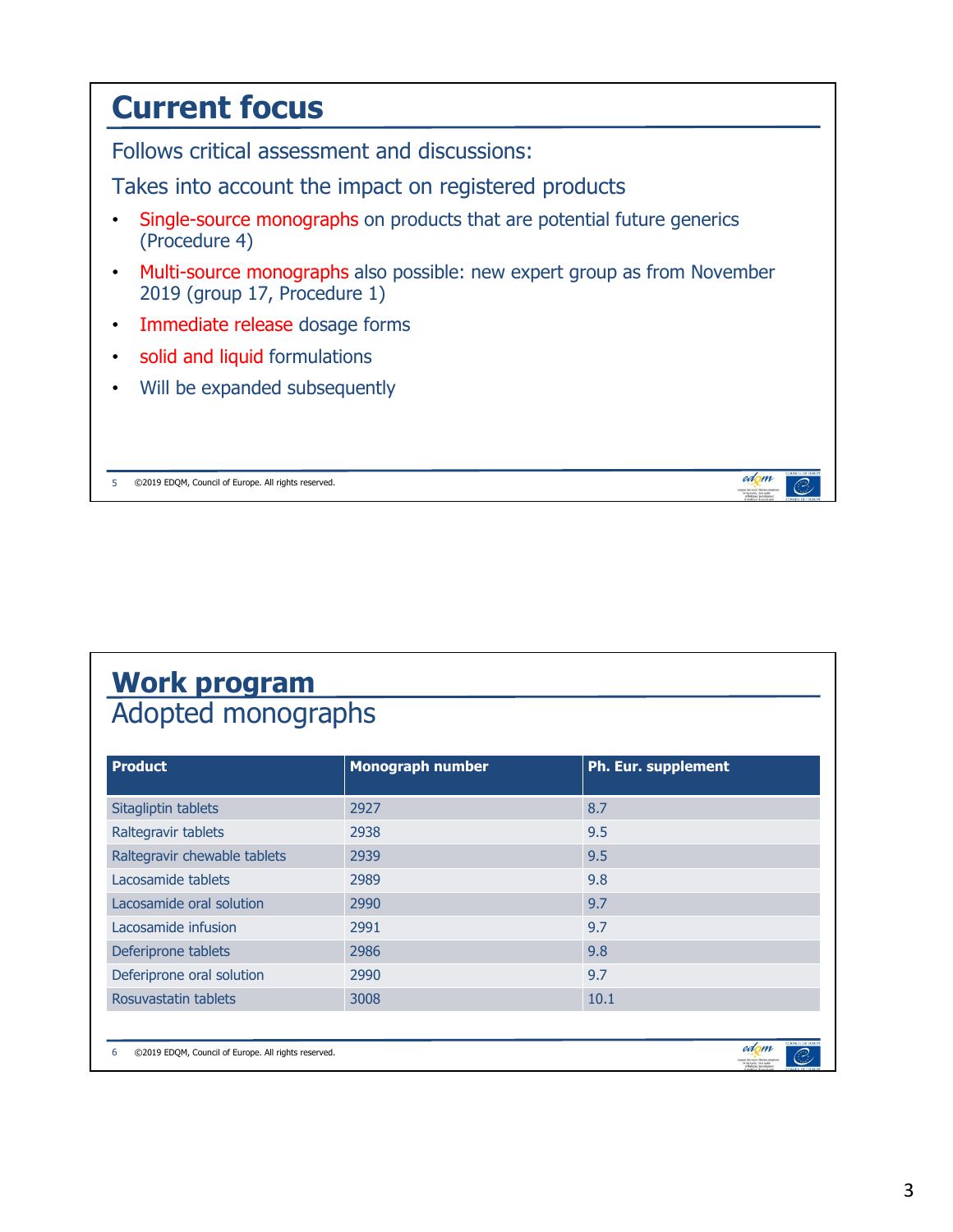## **Work program** • In total 27 further monographs are on the work program • Single source and multi-source monographs • First multi-source monograph adopted at the 163rd session of the Commission in March 2019: Rosuvastatin tablets edom 7 ©2019 EDQM, Council of Europe. All rights reserved.

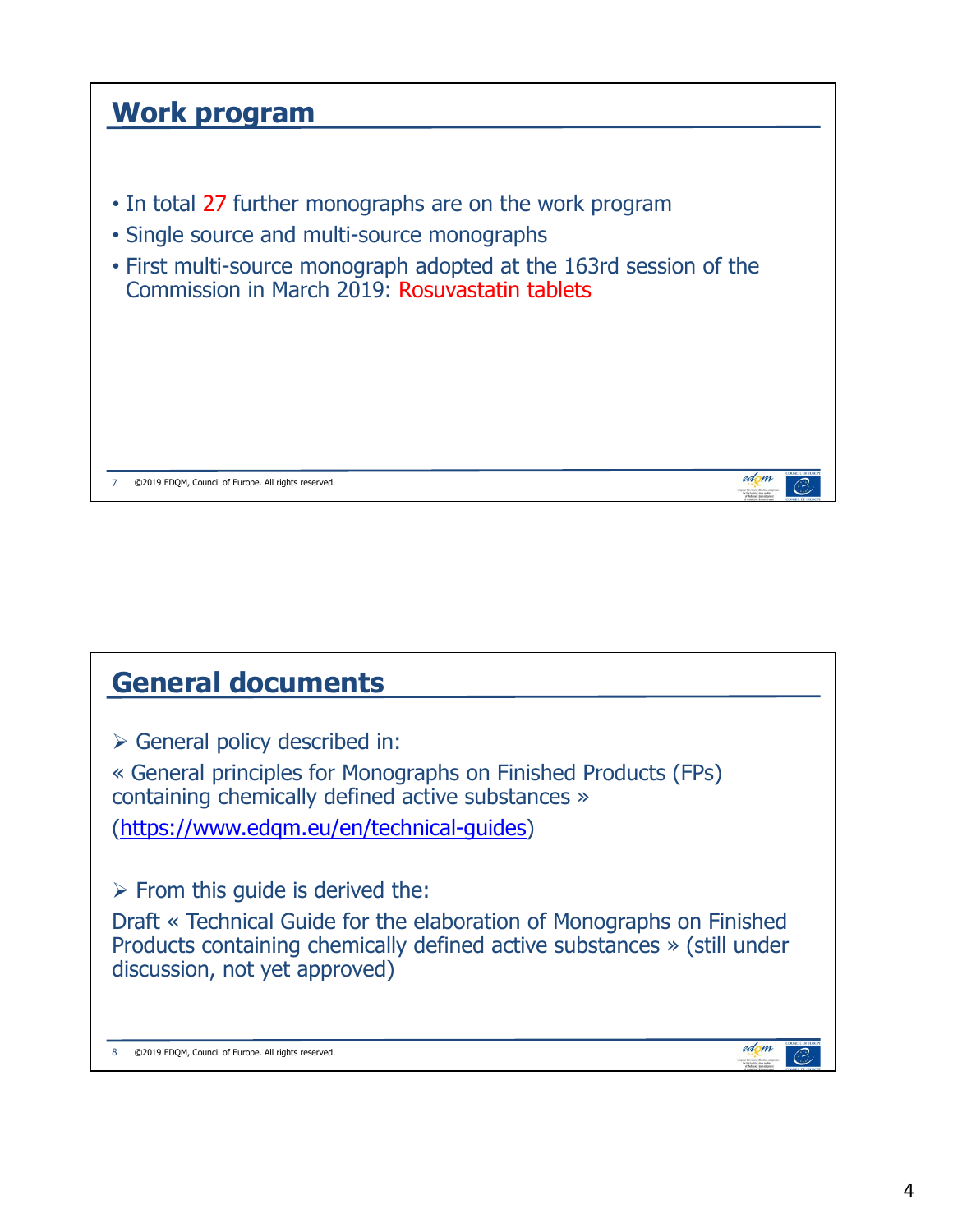

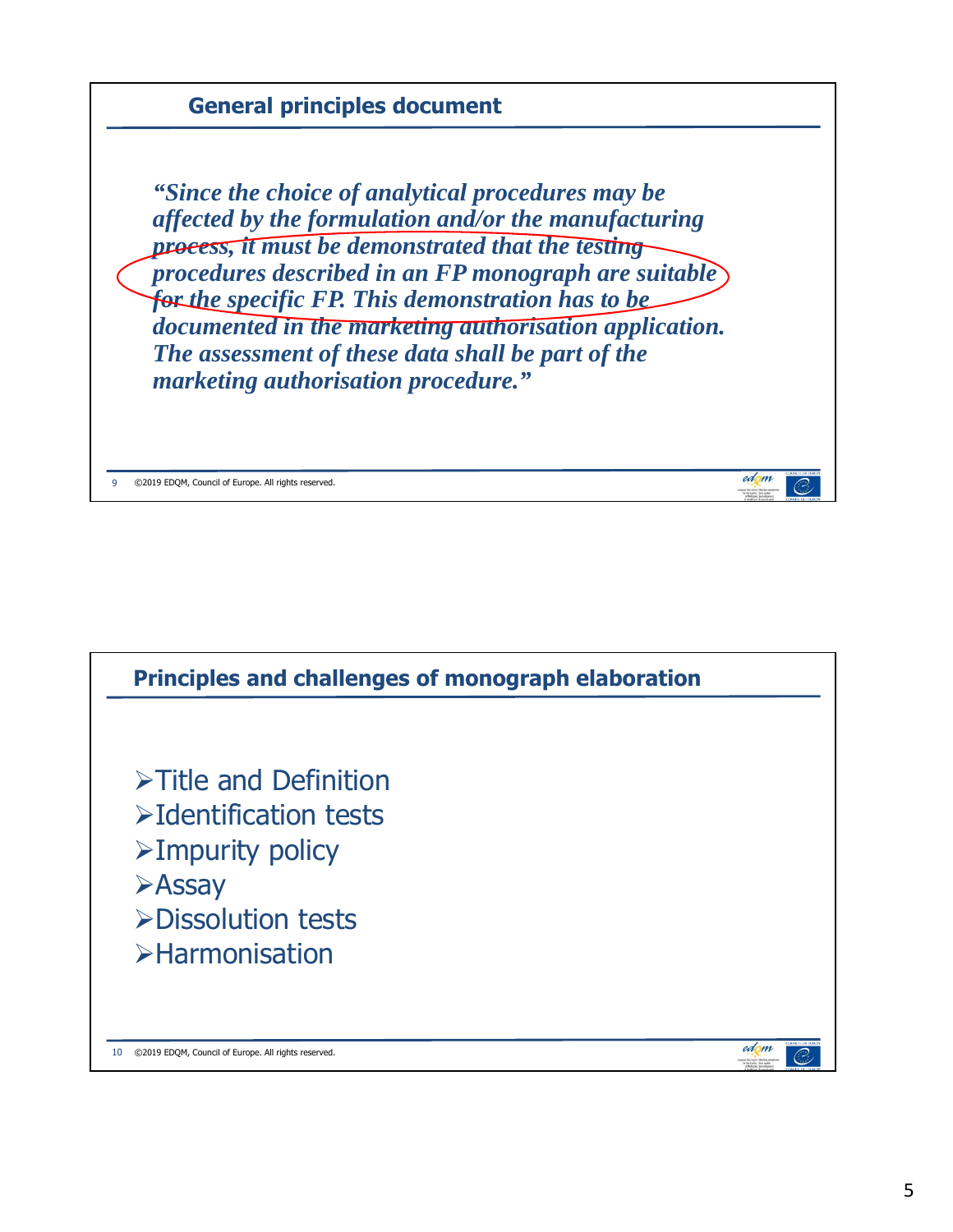

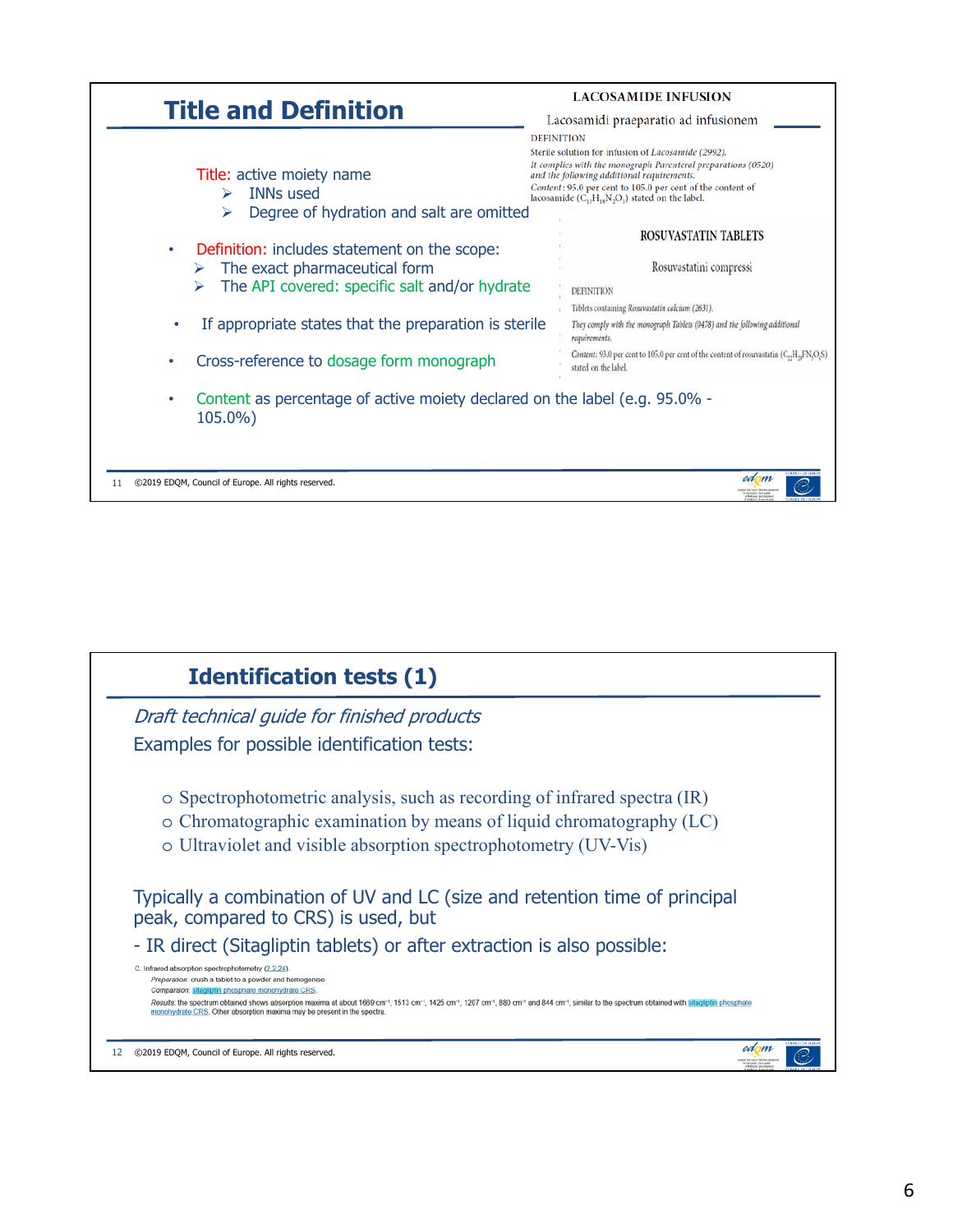

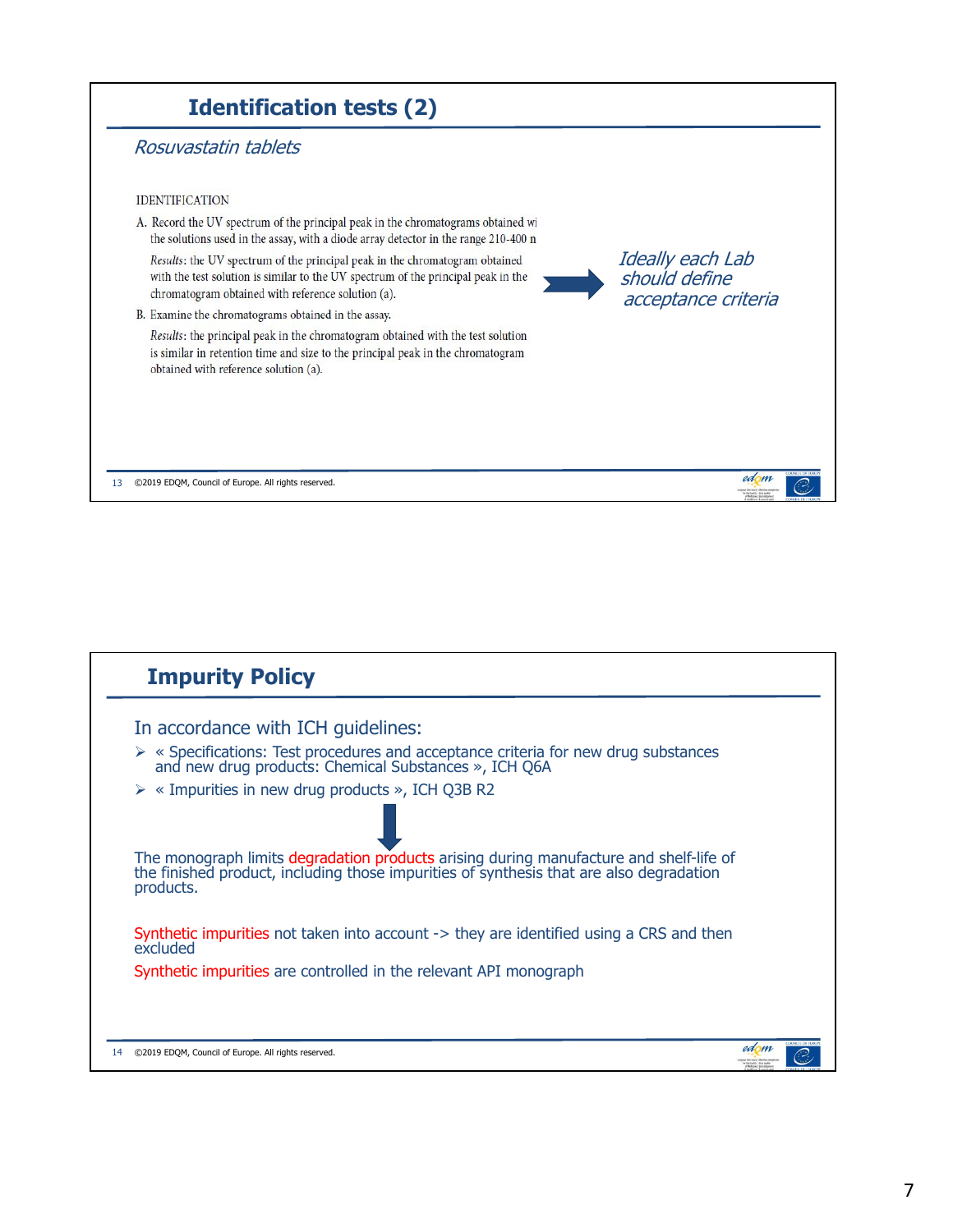

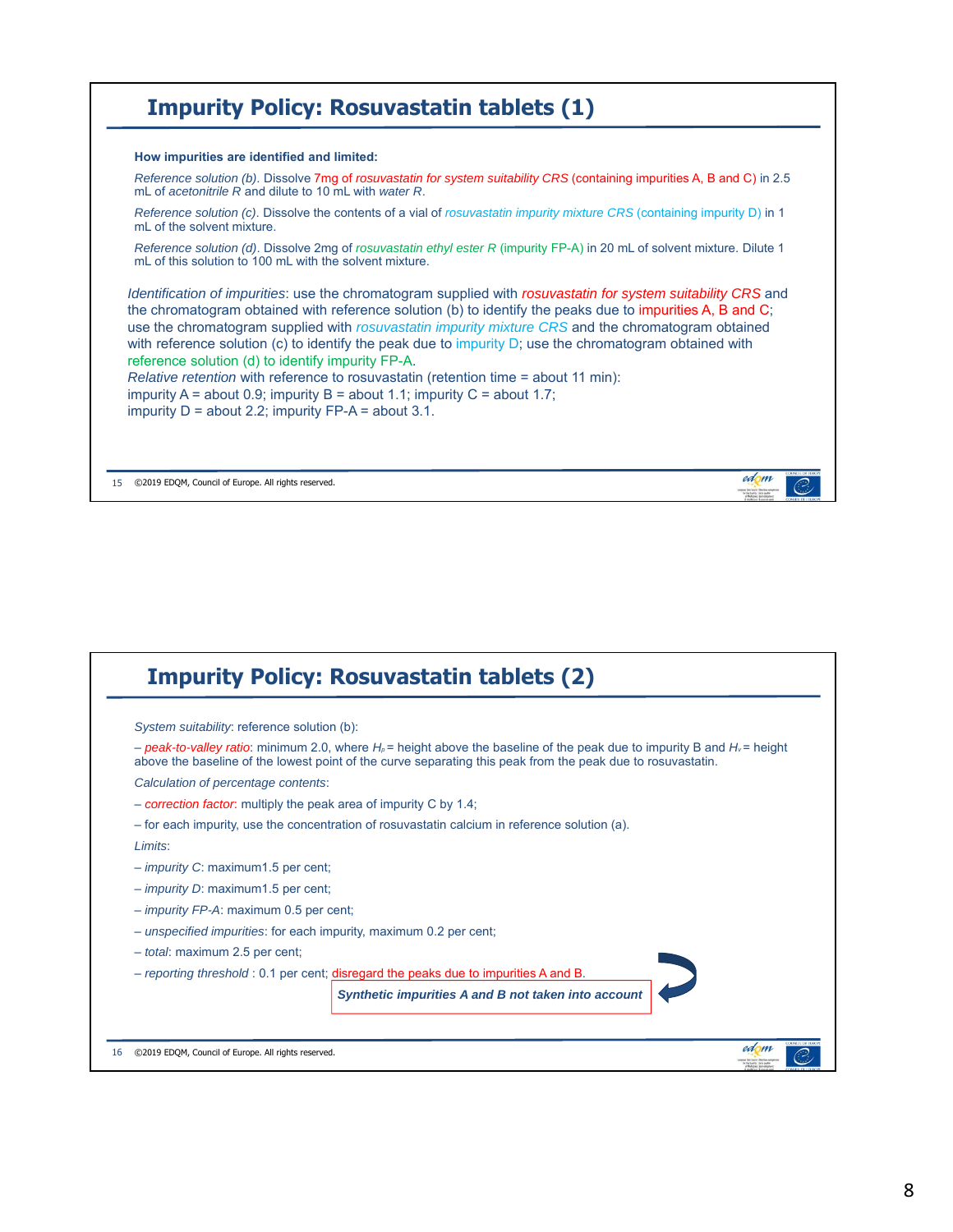

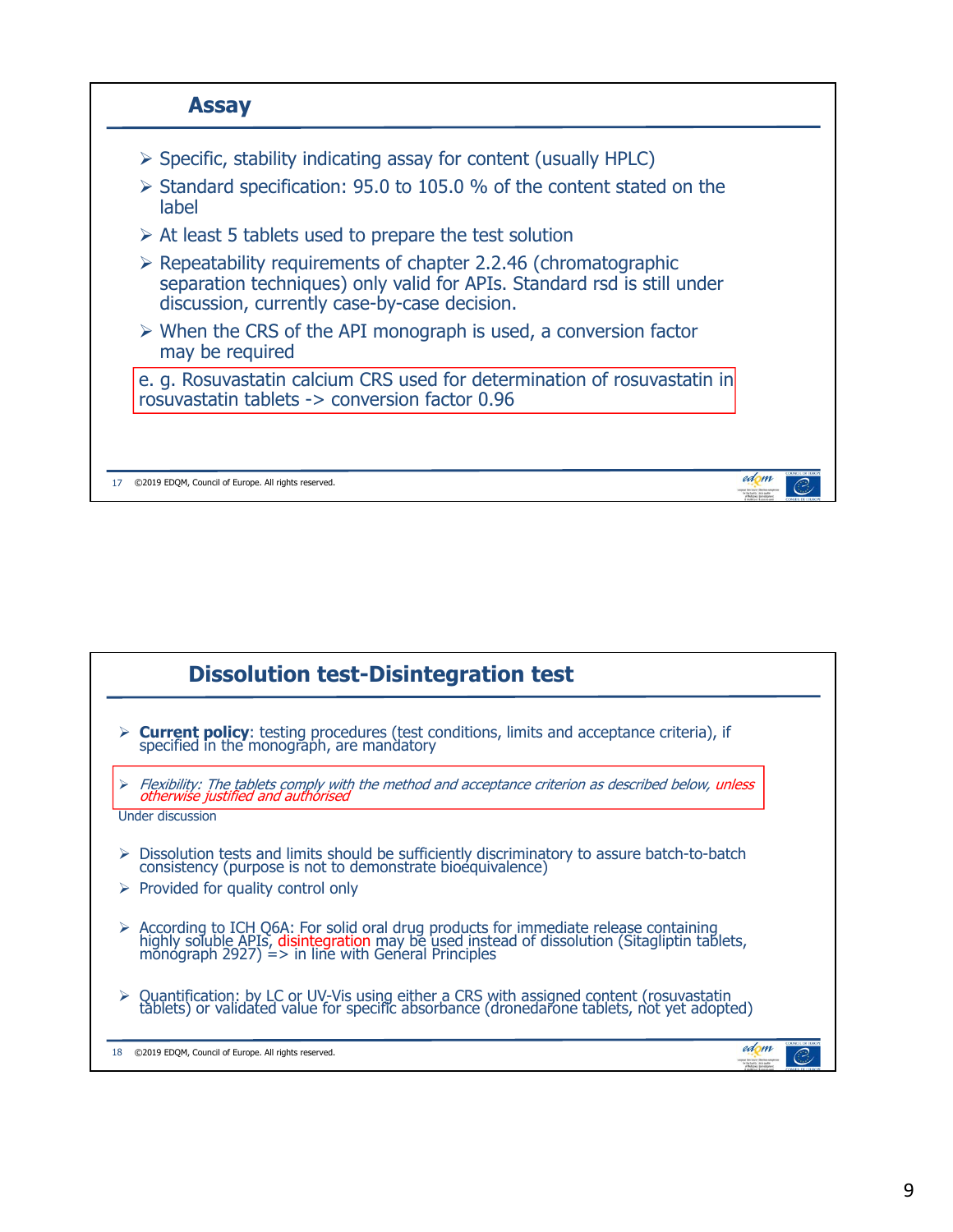

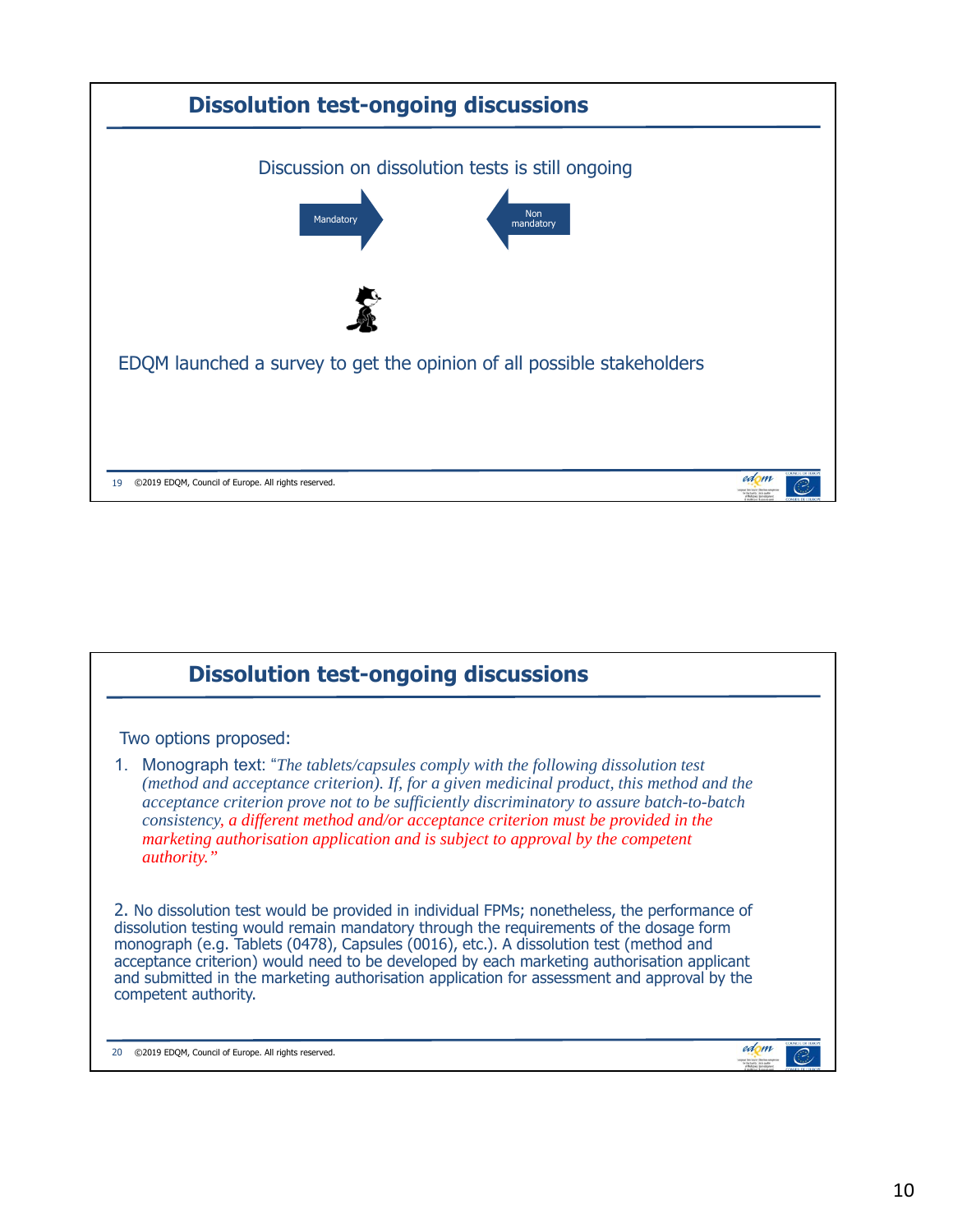

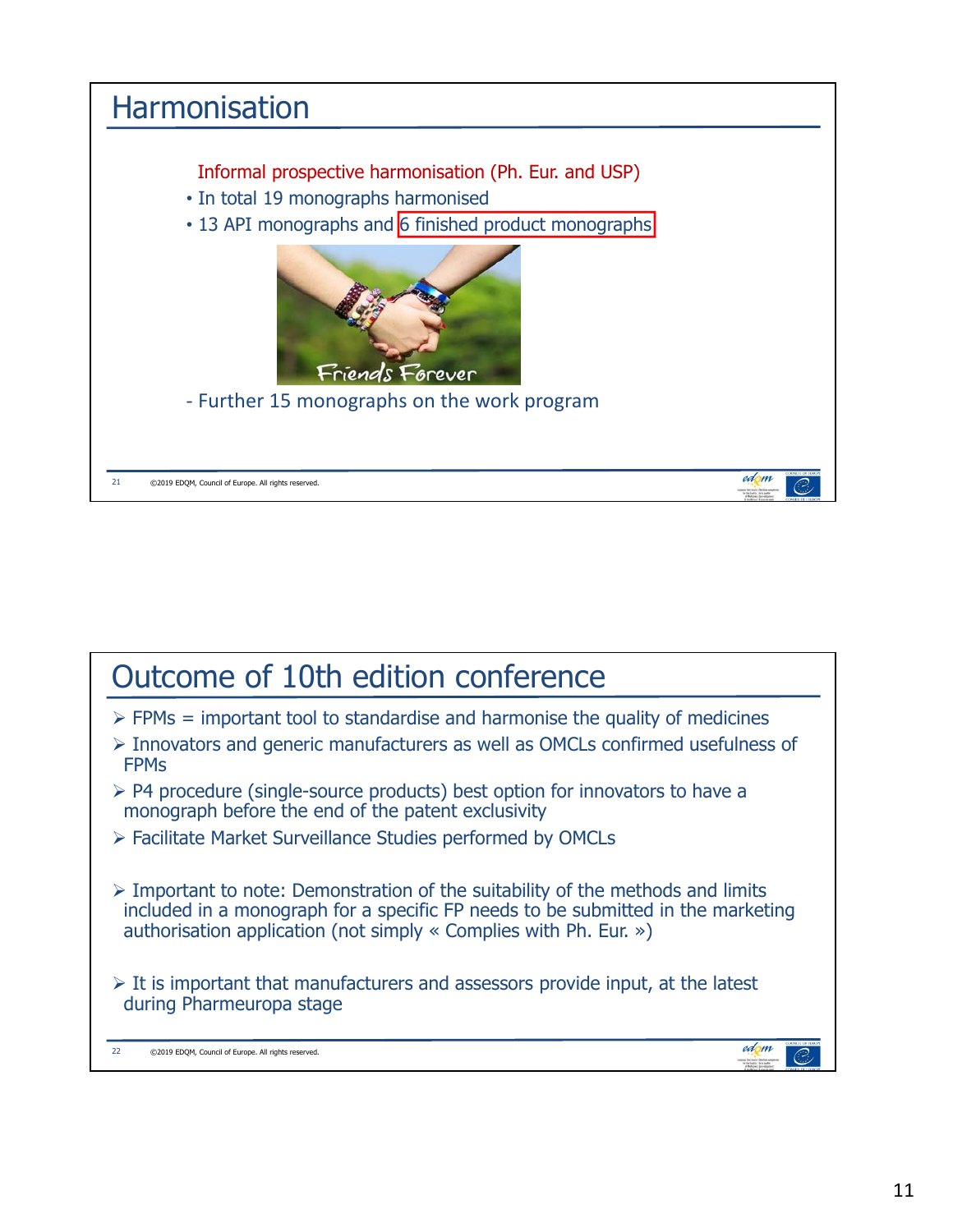